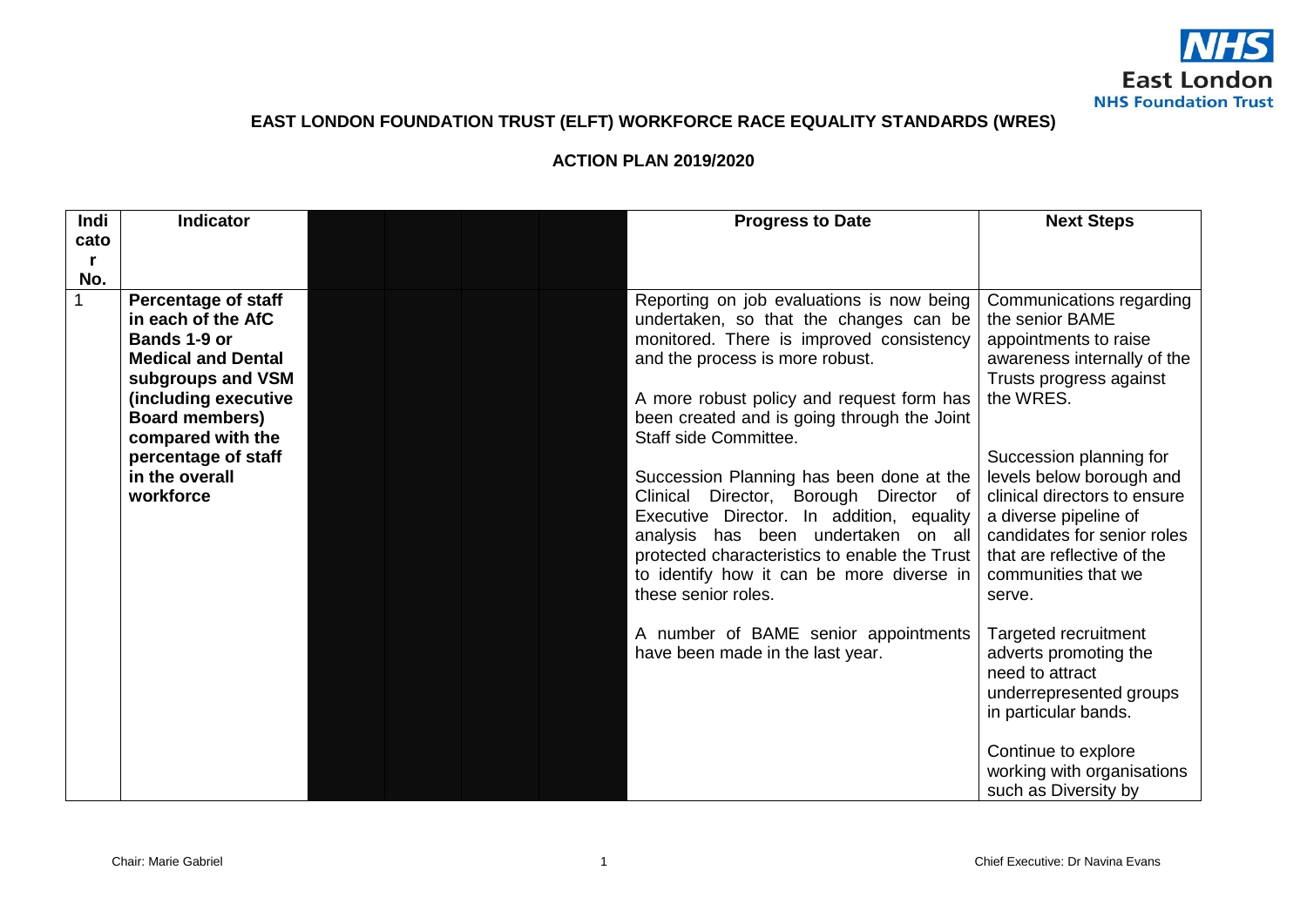|  |  |                                                                                                                                                             | Design for recruitment for<br>roles that are band 7 and<br>above.                                                                                                                                       |
|--|--|-------------------------------------------------------------------------------------------------------------------------------------------------------------|---------------------------------------------------------------------------------------------------------------------------------------------------------------------------------------------------------|
|  |  | Change in competencies required to uplift<br>existing band 2 staff to band 3 for band 2s<br>who transferred<br>in form<br><b>Bedfordshire</b><br>Community. | A similar exercise due to<br>take place in Bedfordshire<br>Community for those who<br>transferred into the Trust in<br>2018. Subject to staff<br>undertaking the<br>Care<br><b>Quality Certificate.</b> |
|  |  | Leadership Committee formed and first                                                                                                                       | <b>Divisional</b><br>Education                                                                                                                                                                          |
|  |  | meeting held 28 <sup>th</sup> November 2018.                                                                                                                | Committees (DECS) were<br>allocated 50% of the HEE                                                                                                                                                      |
|  |  | (Known) <i>in-house</i> Leadership development                                                                                                              | funding<br>for<br>to<br>use                                                                                                                                                                             |
|  |  | programmes:                                                                                                                                                 | Some use<br>development.<br>these funds for leadership                                                                                                                                                  |
|  |  | Completed:                                                                                                                                                  | development<br>The<br>e.g.,                                                                                                                                                                             |
|  |  | <b>Active:</b><br>4                                                                                                                                         | King's Fund Top Managers                                                                                                                                                                                |
|  |  | <b>Planned:</b><br>6                                                                                                                                        | Programme.                                                                                                                                                                                              |
|  |  | Trust working with Bedford Luton and                                                                                                                        | The Trust are improving                                                                                                                                                                                 |
|  |  | Milton Keynes (BLMK) to create a system                                                                                                                     | how they are procuring                                                                                                                                                                                  |
|  |  | leadership programme across STP in 2019.                                                                                                                    | courses to ensure better<br>economies of scale and                                                                                                                                                      |
|  |  | National Leadership Academy (External)                                                                                                                      | improving the equality of                                                                                                                                                                               |
|  |  | leadership programmes, to date:                                                                                                                             | access and availability of                                                                                                                                                                              |
|  |  |                                                                                                                                                             | courses.                                                                                                                                                                                                |
|  |  | Springboard (women n=20<br>Senior Clinical Leaders (clinicians n=45)                                                                                        | <b>Trust access Health</b>                                                                                                                                                                              |
|  |  | Elderly x 2 programmes (Nursing n=40)                                                                                                                       | <b>Education England (East</b>                                                                                                                                                                          |
|  |  | B6 CHMT x 2 programmes (Nursing n=40)                                                                                                                       | of England) Leadership                                                                                                                                                                                  |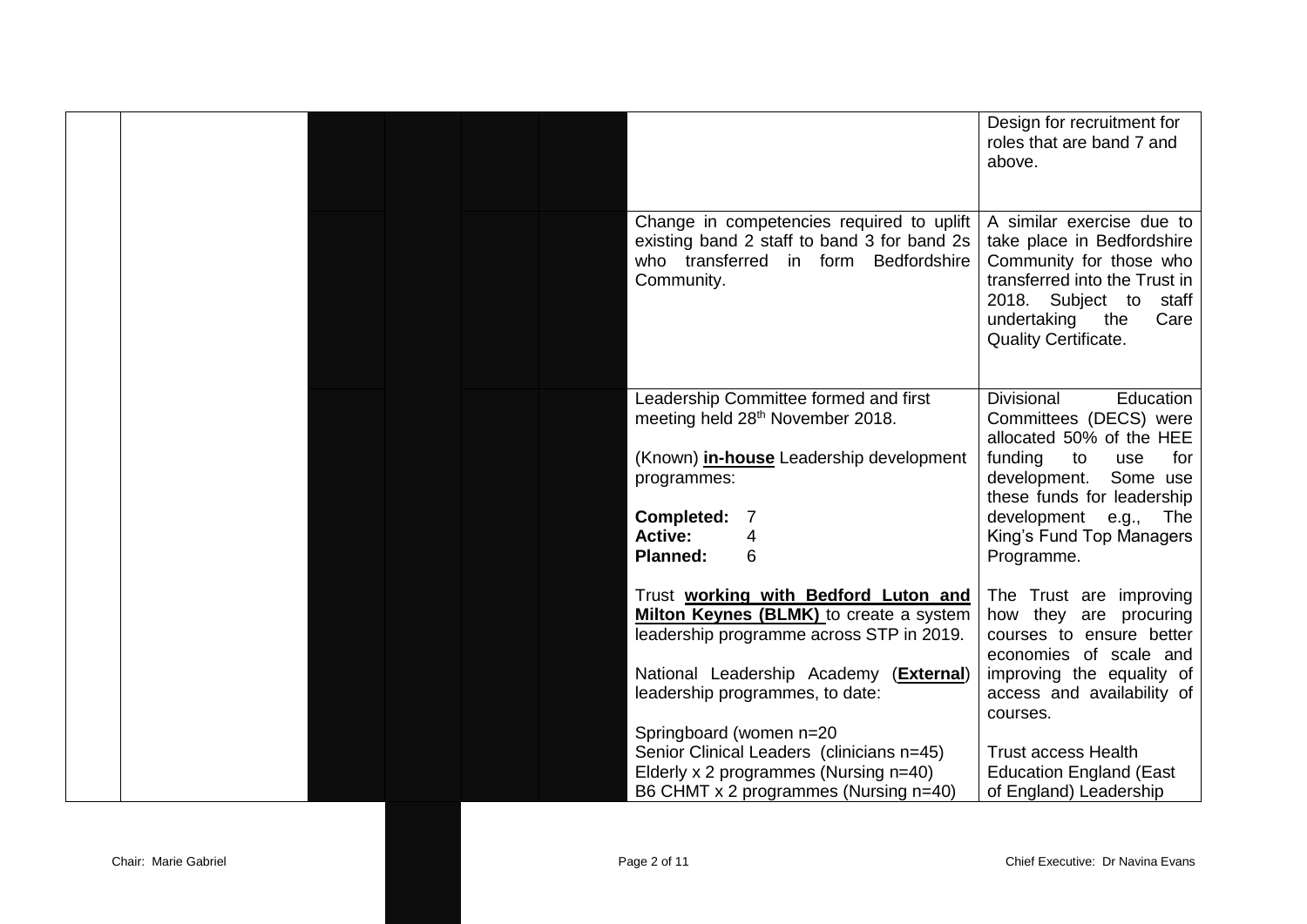|  |  | Nye Bevan                                      | 3  | Academy programmes and            |
|--|--|------------------------------------------------|----|-----------------------------------|
|  |  | <b>Edward Jenner</b>                           | 73 | BLMK programmes. All              |
|  |  | Stepping up                                    |    | are advertised in the Luton       |
|  |  | Mary Seacole                                   | 6  | and Beds areas through            |
|  |  | <b>Ready Now</b>                               |    | HRBP and Head of                  |
|  |  | Elizabeth Garrett Anderson                     | 2  | HR/OD.                            |
|  |  | <b>CEO Fast Track</b>                          |    |                                   |
|  |  |                                                |    | Continue to undertake OD          |
|  |  | Healthcare Leadership 360. 8 internal          |    | interventions at team level,      |
|  |  | facilitators have completed their training by  |    | organisational level (input       |
|  |  | January 2019. This will increase our           |    | at DMT away days) and at          |
|  |  | internal capacity to provide feedback to staff |    | individual level such             |
|  |  | to support development.                        |    | diagnostic tools 360              |
|  |  |                                                |    | degree feedback, Myers            |
|  |  |                                                |    | <b>Briggs Typology Indicators</b> |
|  |  |                                                |    | (MBTI), Discovery insights        |
|  |  |                                                |    | diagnostics profiles,             |
|  |  |                                                |    | coaching and/or mentoring         |
|  |  |                                                |    | programmes.                       |
|  |  |                                                |    |                                   |
|  |  |                                                |    | Create a coaching and             |
|  |  |                                                |    | mentoring register so that        |
|  |  |                                                |    | staff can access coaching         |
|  |  |                                                |    |                                   |
|  |  |                                                |    | and/or mentoring.                 |
|  |  |                                                |    | Continue to monitor               |
|  |  |                                                |    | employee take up and              |
|  |  |                                                |    | progress of those staff who       |
|  |  |                                                |    | have undertaken coaching          |
|  |  |                                                |    | and mentoring.                    |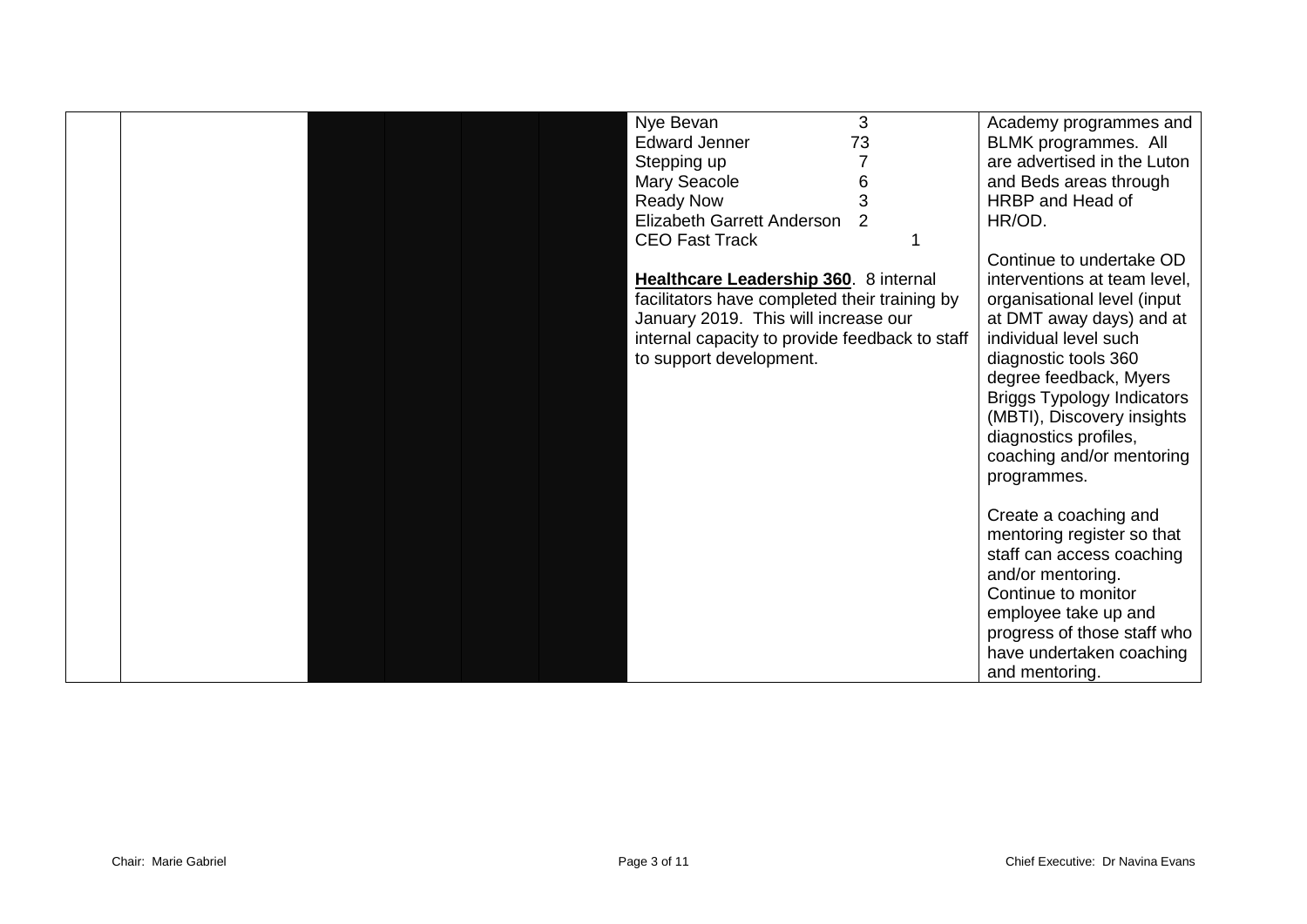|                |                                                                                                    |      |  | In-depth gender pay gap analysis (GPG)<br>undertaken across all protected groupings is<br>part of the Gender Pay Gap Reporting.                                                                                                                                                                                                              |                                                                                                                               |
|----------------|----------------------------------------------------------------------------------------------------|------|--|----------------------------------------------------------------------------------------------------------------------------------------------------------------------------------------------------------------------------------------------------------------------------------------------------------------------------------------------|-------------------------------------------------------------------------------------------------------------------------------|
|                |                                                                                                    |      |  | <b>Clinical Excellence Awards (CEAs)</b><br>In addition to the general CEA<br>communications we are in the process of<br>doing targeted communications to<br>consultants who are in the<br>underrepresented groups (women and<br>BAME) as well as those who are considered<br>to be disabled.<br>CEA briefing sessions to advise consultants | Repeat the CEA exercise<br>and workshops in<br>Autumn/Winter 2019.                                                            |
|                |                                                                                                    |      |  | the types of additional activities they could<br>apply for CEAs.<br>We have also offered workshops to help                                                                                                                                                                                                                                   |                                                                                                                               |
|                |                                                                                                    |      |  | with the completion of the CEA application<br>forms to try and maximise the number of<br>applications from women and BAME<br>consultants.                                                                                                                                                                                                    |                                                                                                                               |
|                |                                                                                                    |      |  | Apprentices and other staff groups are being<br>supported by the Careers and Redeployment<br>Advisor role to try and secure permanent<br>employment.                                                                                                                                                                                         | <b>Business case submitted</b><br>to the Trust executive to<br>request to make this<br>resource permanent.                    |
| $\overline{2}$ | Relative likelihood of<br>White staff being<br>appointed from<br>shortlisting across all<br>posts. | 1.31 |  | We<br>started<br>with<br>have<br>working<br>an I<br>organisation called Diversity by Design to<br>recruit for difference. We are trialling a band<br>7 role in People & Culture to 'recruit for<br>difference'.                                                                                                                              | audit<br>Conduct<br>an<br>on<br>successful<br><b>BAME</b><br>candidates to understand<br>why<br>they<br>were<br>unsuccessful. |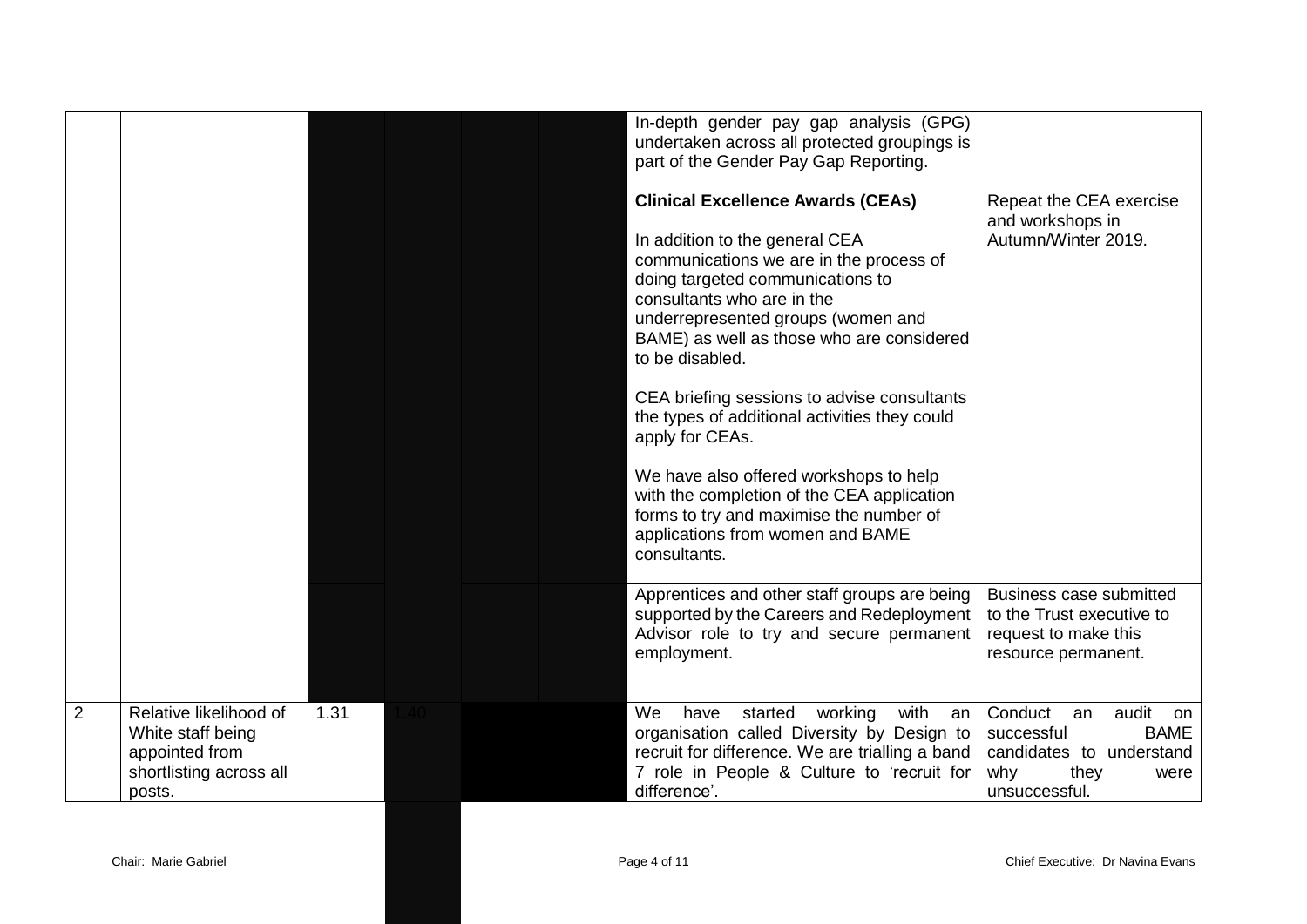|   |                                                                                                                                 |      |      |                                                                                                                                                                                                                                                                                                                                                                                                                                                                  | Survey<br>internal<br>unsuccessful candidates to<br>understand what support<br>development they<br>and<br>need in order to progress.<br>This will be linked to their<br>performance appraisal and<br>Personal<br>Development<br>Plan (PDP) |
|---|---------------------------------------------------------------------------------------------------------------------------------|------|------|------------------------------------------------------------------------------------------------------------------------------------------------------------------------------------------------------------------------------------------------------------------------------------------------------------------------------------------------------------------------------------------------------------------------------------------------------------------|--------------------------------------------------------------------------------------------------------------------------------------------------------------------------------------------------------------------------------------------|
|   |                                                                                                                                 |      |      | We have implemented a Functional Skills<br>Facilitator post from 1 <sup>st</sup> September 2018 to<br>support the following groups with maths and<br>English.<br>On-going<br>pilot of the Careers and<br>Redeployment post to maximise individuals'<br>chances of securing a position. Running<br>interview skills and CV workshops in-house.<br>We have managed to avoid 36 redundancies<br>and have provided interview skills/CV skills<br>workshops to staff. | <b>Business</b><br>being<br>case<br>drafted to make<br>these<br>resources permanent.                                                                                                                                                       |
|   |                                                                                                                                 |      |      | Implemented a Staff Transfer scheme for<br>nurses - to enable staff to move around the<br>Trust without the need for a formal<br>recruitment process.                                                                                                                                                                                                                                                                                                            | Promote and communicate<br>the scheme more widely.<br>Publish good news stories<br>where this<br>has<br>been<br>successful.                                                                                                                |
| 3 | <b>Relative likelihood</b><br>of staff entering the<br>formal disciplinary<br>process, as<br>measured by entry<br>into a formal | 2.78 | 2.44 | Implemented the Fair Treatment process to<br>review disciplinary cases. The impact of<br>which has been a reduction in suspensions<br>from around 8-15 at any one time, reduced<br>to 2 suspensions as at July 2019.<br>Service User review of the ER activity where<br>mental health is a factor. Created a video                                                                                                                                               | Continue to embed the Fair<br>Treatment process<br>and<br>educate managers.<br>Implement and recruit to a<br>standalone<br>investigator                                                                                                    |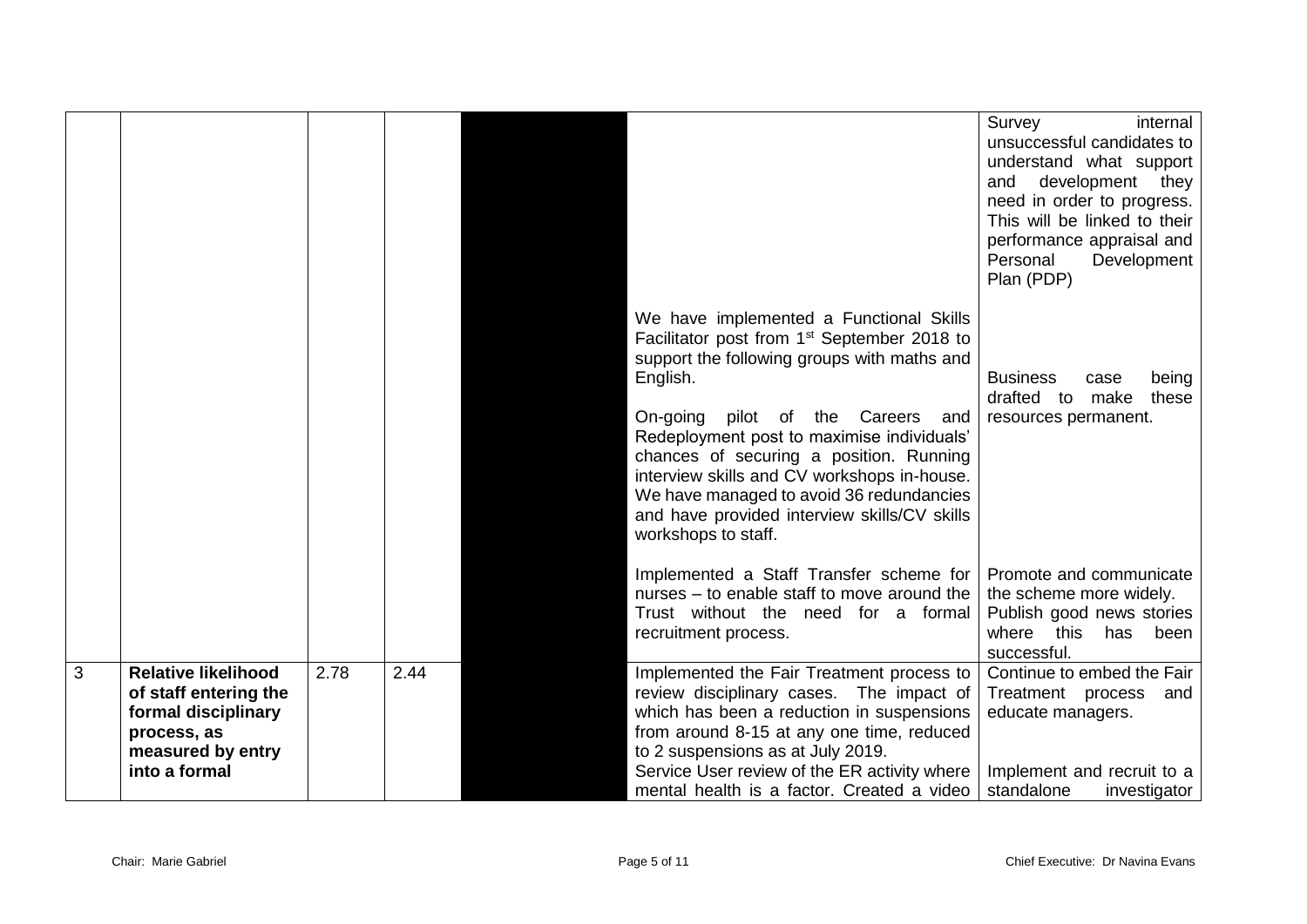| disciplinary<br>investigation<br><b>Note: This indicator</b><br>will be based on        |  | detailing these findings to better publicise<br>and incorporate in training. This has meant<br>that ER Advisors have better insight when<br>advising managers.                                           | Band 7/8a and a Band 5<br>pastoral role to better<br>support staff going through<br>disciplinary processes.                                                                                    |
|-----------------------------------------------------------------------------------------|--|----------------------------------------------------------------------------------------------------------------------------------------------------------------------------------------------------------|------------------------------------------------------------------------------------------------------------------------------------------------------------------------------------------------|
| data from a two year<br>rolling average of<br>the current year and<br>the previous year |  | Procured and rolled out an electronic ER<br>Case Tracker system to improve reporting.<br>This has improved the quality of reporting<br>and monitoring and has enabled us to<br>identify possible trends. | A survey to staff who have<br>been suspended and/or on<br>restricted<br>duties/<br>redeployed<br>as<br>an<br>alternative to suspension to<br>understand the effects and<br>to learn from this. |
|                                                                                         |  | Service User involvement in the JSC policy<br>sub-committee. This brings about a greater<br>awareness and allows us to have a service<br>user perspective.                                               | A review of the Disciplinary<br>Policy to ensure a more<br>compassionate emphasis.                                                                                                             |
|                                                                                         |  | It is intended that all secondments are put<br>through the candidate management system,<br>TRAC, going forward. The Recruitment &<br>Selection Policy has been updated to reflect<br>this.               | Provide support to staff<br>who have been through the<br>Disciplinary processes to<br>help them to overcome the<br>experience.                                                                 |
|                                                                                         |  |                                                                                                                                                                                                          | Include<br>some narrative<br>about WRES in People &<br>Culture Training.                                                                                                                       |
|                                                                                         |  |                                                                                                                                                                                                          | Develop communications<br>more broadly regarding<br>WRES.                                                                                                                                      |
|                                                                                         |  |                                                                                                                                                                                                          | Support for staff with<br>external factors that may<br>be hindering their<br>performance. Create safe                                                                                          |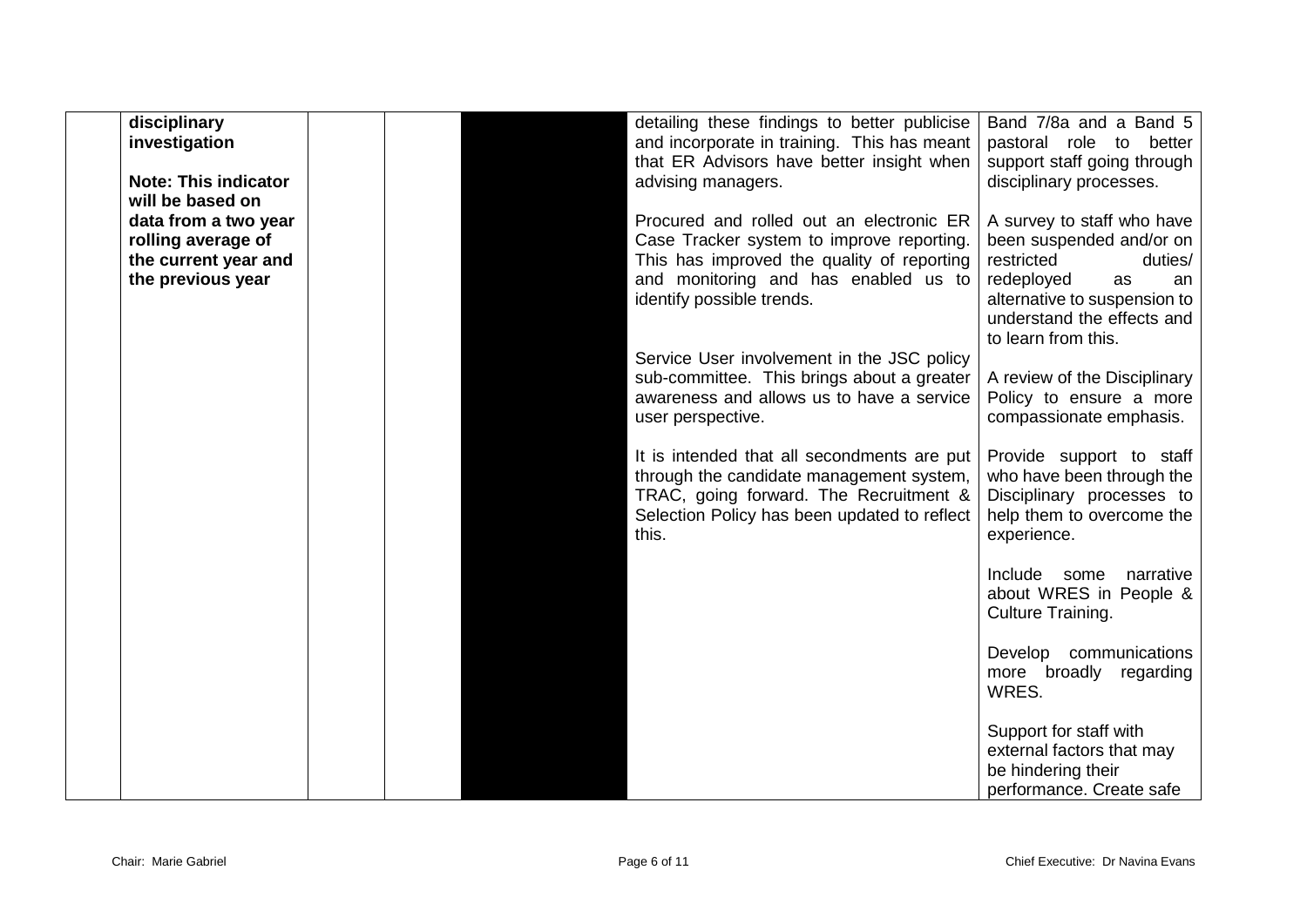|                |                                                                                 |      |      |                                                                                                                                                                                                                                                                                                                                                                                | spaces so that staff can<br>disclose issues that they<br>are facing so that<br>managers can provide the<br>relevant support and<br>address issues that may<br>be affecting the<br>performance of staff to<br>avoid having to go through<br>formal processes. |
|----------------|---------------------------------------------------------------------------------|------|------|--------------------------------------------------------------------------------------------------------------------------------------------------------------------------------------------------------------------------------------------------------------------------------------------------------------------------------------------------------------------------------|--------------------------------------------------------------------------------------------------------------------------------------------------------------------------------------------------------------------------------------------------------------|
| $\overline{4}$ | Relative likelihood of<br>staff accessing non-<br>mandatory training<br>and CPD | 1.03 | 0.87 | The L&D team has been significantly<br>invested in. We have collated more data<br>(manually) which include development<br>activity delivered by OD colleagues.<br>The L&D function has been expanded by 10<br>WTE in order to centralise some L&D activity,<br>so we can improve the L&D offering, as well<br>as to monitor the take up and effectiveness<br>of this training. | Admin development day<br>Spring 2020.                                                                                                                                                                                                                        |
|                |                                                                                 |      |      | We have improved our selection process to<br>ensure equal access to these leadership<br>courses. This include blind shortlisting to<br>ensure potential biases are removed.                                                                                                                                                                                                    | Create a prospectus that is<br>easily accessible to admin<br>staff to promote the many<br>existing admin<br>development programmes<br>from functional skills,<br>apprentice programmes.<br>Programmes.                                                       |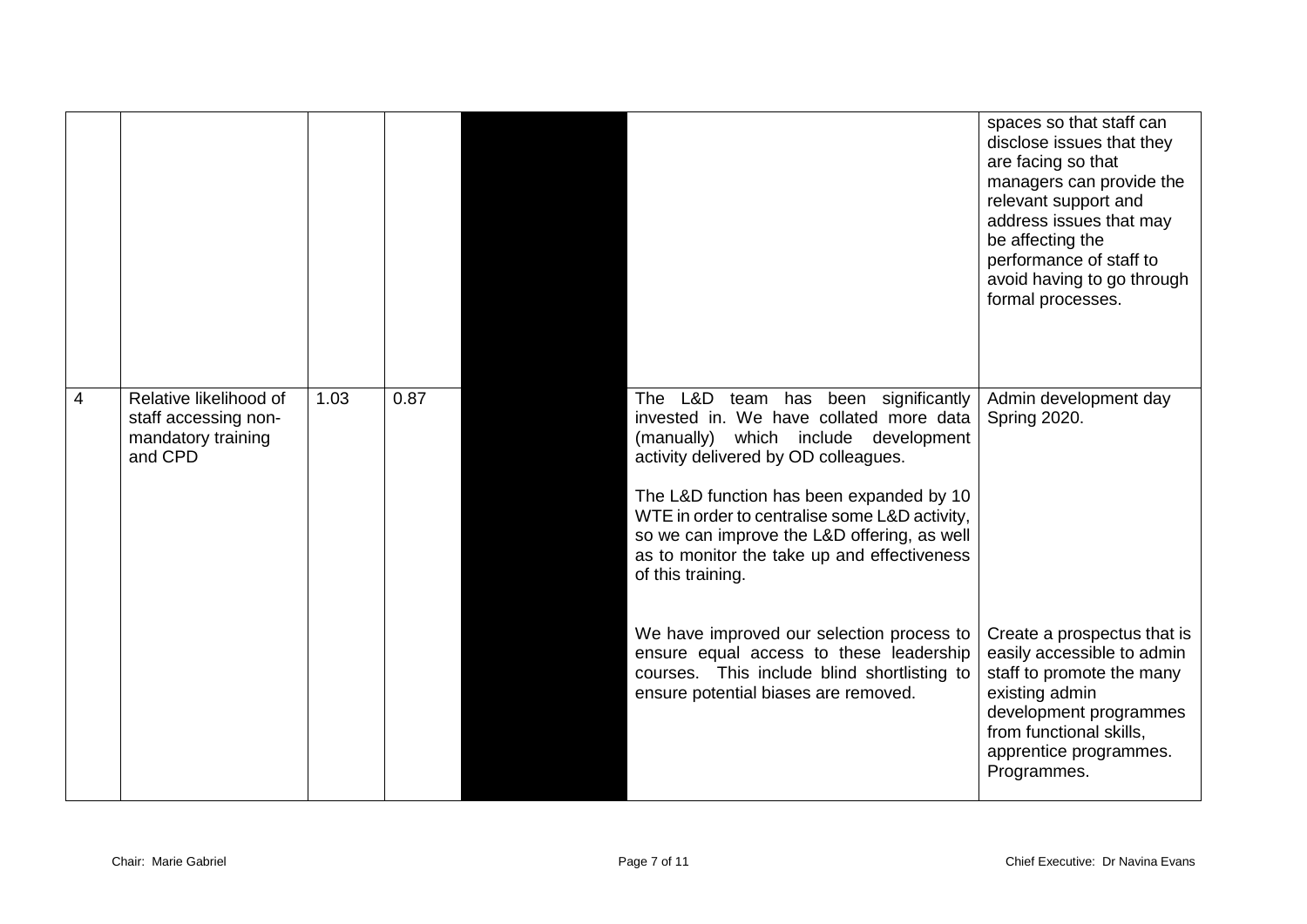|   | <b>Staff Survey</b>                                                                                                                                | 2017<br>White | 2017<br><b>BME</b> | 2018<br>White | 2018<br><b>BME</b> | <b>Progress to Date</b>                                                                                                                                                                                                                                                                                                                                                                                                                                                                                                                                                                                                                                                                                                                                                                                              | <b>BAME</b><br>Create<br>and<br>mainstream development<br>programmes to enable staff<br>the choice to<br>select<br>programmes that will better<br>able them to thrive.<br><b>Next Steps</b>                                                                                                                                                                                                                                                                                                                                                                                                                 |
|---|----------------------------------------------------------------------------------------------------------------------------------------------------|---------------|--------------------|---------------|--------------------|----------------------------------------------------------------------------------------------------------------------------------------------------------------------------------------------------------------------------------------------------------------------------------------------------------------------------------------------------------------------------------------------------------------------------------------------------------------------------------------------------------------------------------------------------------------------------------------------------------------------------------------------------------------------------------------------------------------------------------------------------------------------------------------------------------------------|-------------------------------------------------------------------------------------------------------------------------------------------------------------------------------------------------------------------------------------------------------------------------------------------------------------------------------------------------------------------------------------------------------------------------------------------------------------------------------------------------------------------------------------------------------------------------------------------------------------|
| 5 | KF25. Percentage of<br>staff experiencing<br>harassment,<br>bullying or abuse<br>from patients,<br>relatives or the<br>public in last 12<br>months | 28.91%        | 32.62%             | 31.70%        | 35.60%             | We launched the Respect and Dignity @<br>Work Campaign.<br>Mile in My Shops Exhibition and<br>Through My Eyes focus groups.<br>Expanding the Trust's OD provision.<br>A new Associate Director of Organisational<br>Development post has been established and<br>recruited to and has been in post almost a<br>year, and lots of development activity has<br>taken place at a team level and at an<br>individual level over 57 team interventions<br>since April 2019. Some of which is attributed<br>to the improvement in the likelihood of BAME<br>staff accessing non statutory and mandatory<br>training.<br>18/21 teams completed QI Enjoying Work<br>projects.<br>A new Trust strategy, equalities plan and<br>people plan have been implemented, with<br>the overarching aim to improve staff<br>experience. | Through Someone Else's<br>Eyes. Sessions with 1300<br>line managers, supervisors<br>and leaders to hear the<br>stories collected in the<br>'Through<br>My<br>Eyes<br>Sessions' to understand<br>from managers what they<br>need from the Trust to be<br>compassionate<br>more<br>leaders.<br>Find a more robust way to<br>capture L&D activity for<br>courses and development<br>activity that are not booked<br>centrally.<br>Regular reports in terms of<br>employee relations activity<br>to:<br>Service<br>Delivery<br><b>Board</b><br>(SDB)<br>Joint Staff Side Committee<br>(JSC)<br>The Trust board. |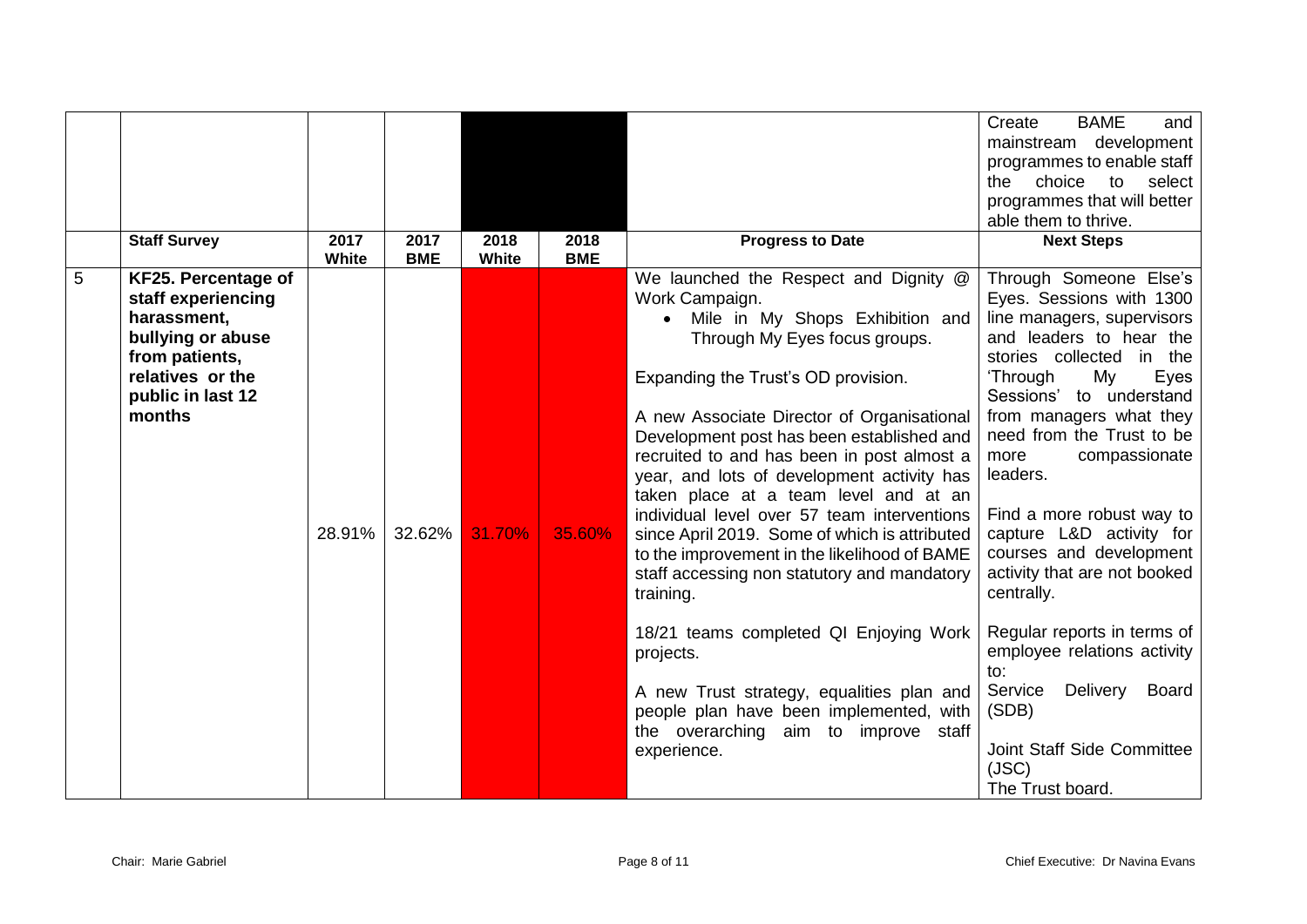|                                                                                                                  |        |        |        |        | A new Equalities plan for staff which has<br>ambitious targets.<br>Published Trust wide and locality Staff<br>Survey Infographics being discussed at<br>Department Management Team level.<br>(DMT)<br>Staff Survey action plans co-created in<br>services.                                                                                                                                                                                                                                                                                      | Complete<br>Equality<br>the<br>Delivery<br>System<br>assessment (EDS2).<br>Improve communications<br>and promotion of the newly<br>rolled<br>out<br>Employee<br>Engagement System (Go<br>Engage).<br>Continue to triangulate all<br>People and culture data to<br>identify tends i.e. staff<br>survey data, ER data,<br>Sickness data and other<br>statistics. |
|------------------------------------------------------------------------------------------------------------------|--------|--------|--------|--------|-------------------------------------------------------------------------------------------------------------------------------------------------------------------------------------------------------------------------------------------------------------------------------------------------------------------------------------------------------------------------------------------------------------------------------------------------------------------------------------------------------------------------------------------------|----------------------------------------------------------------------------------------------------------------------------------------------------------------------------------------------------------------------------------------------------------------------------------------------------------------------------------------------------------------|
| KF26. Percentage of<br>staff experiencing<br>harassment,<br>bullying or abuse<br>from staff in last 12<br>months | 23.24% | 22.57% | 16.20% | 18.00% | The Respect and Dignity @ Work project is<br>ongoing. The Mile in My Shoes exhibition was<br>visited by over 500 staff and positive feedback<br>was received.<br>Through My Eyes generated over 50 stories and<br>around 40 illustrations. These stories have been<br>shared at the Executive meetings, CEO<br>discussion groups, Joint Staff side Committee<br>(JSC) and Through Someone Else's Eyes<br>session(s).<br>The feedback has been very positive and the<br>communications have been effective.<br>Executive pledges have been made. | Dates for Through Someone<br>Else's Eyes - publicised and<br>are expected to carry on until<br>February 2020.                                                                                                                                                                                                                                                  |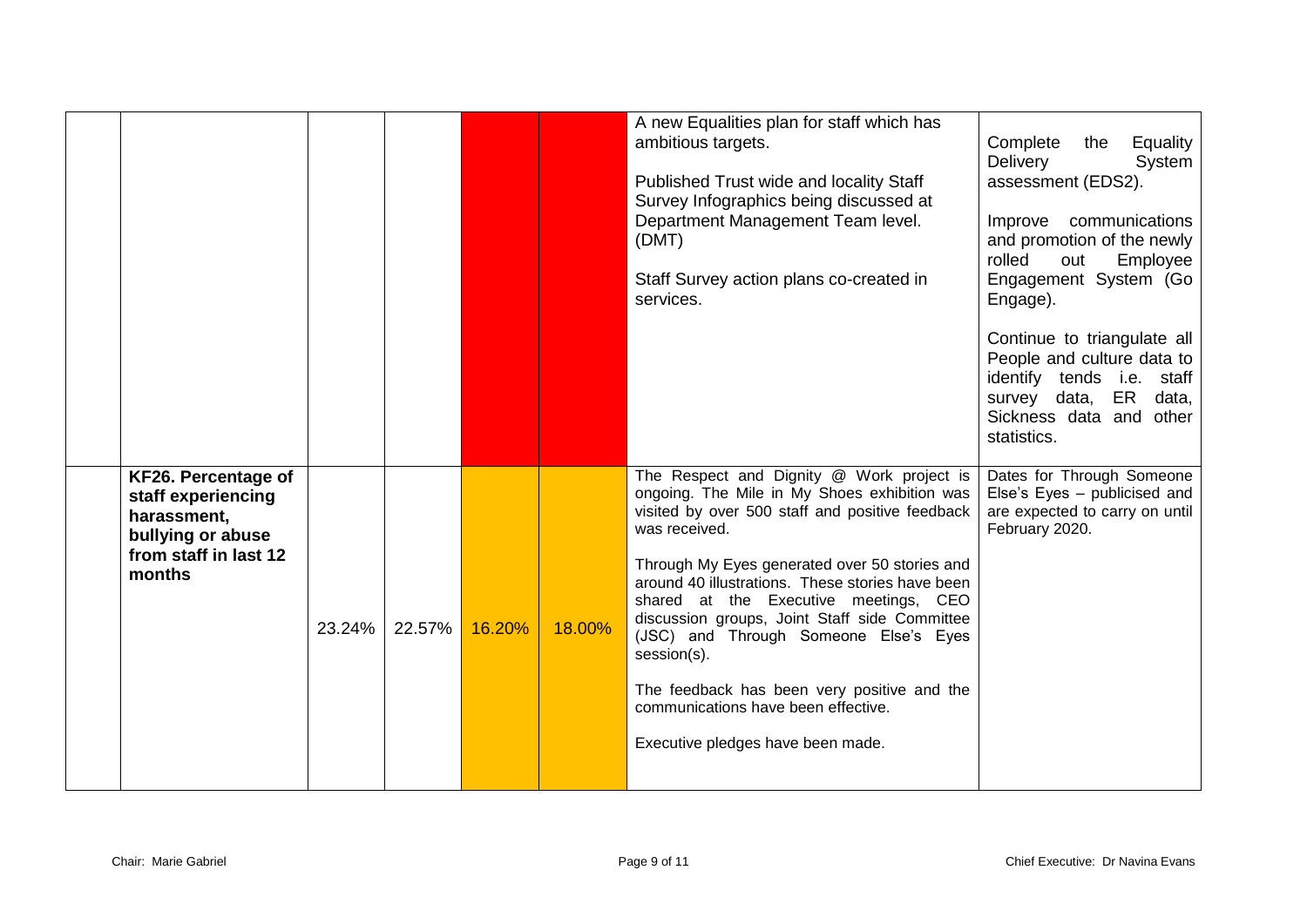| $6\phantom{1}$ | <b>KF21. Percentage</b><br>believing that trust<br>provides equal<br>opportunities for<br>career progression<br>or promotion | 83.81% | 72.57% | 84.70% | 71.80% | The Trust Appraisal Process amended to<br>include the Trust strategy and upward<br>feedback. Appraisal completion c73% for<br>staff on Agenda for Change terms and<br>conditions.<br>More development programmes and better<br>selection/ recording. | Raise awareness of the<br>Race Equality Standards<br>(WRES).<br>Intervene<br>where<br>recruitment processes that<br>are perceived to not be<br>transparent are brought to<br>the attention of People &<br>Culture.<br>People and Culture, staff<br>side and the Freedom to<br>Speak up Guardian to<br>continue to<br>work<br>in<br>partnership.<br>People Business Partners<br>are auditing Appraisals and<br>Personal<br>Development<br>needs.<br>Incorporate<br>succession<br>conversations<br>planning<br>below clinical and borough<br>in<br>order<br>directors<br>to:<br>develop<br>future<br>internal<br>talent.<br>Promote positive stories of<br>BAME appointments both<br>internal and external. |
|----------------|------------------------------------------------------------------------------------------------------------------------------|--------|--------|--------|--------|------------------------------------------------------------------------------------------------------------------------------------------------------------------------------------------------------------------------------------------------------|-----------------------------------------------------------------------------------------------------------------------------------------------------------------------------------------------------------------------------------------------------------------------------------------------------------------------------------------------------------------------------------------------------------------------------------------------------------------------------------------------------------------------------------------------------------------------------------------------------------------------------------------------------------------------------------------------------------|
| 7              | Q17. In the last 12<br>months have you<br>personally                                                                         | 9.09%  | 13.02% | 8.40%  | 14.40% | After lengthy negotiations with Staff side, in<br>relation to a Secondment and Acting up<br>Policy this has been implemented.                                                                                                                        | People and Culture, staff<br>side and the Freedom to<br>Speak up Guardian to                                                                                                                                                                                                                                                                                                                                                                                                                                                                                                                                                                                                                              |